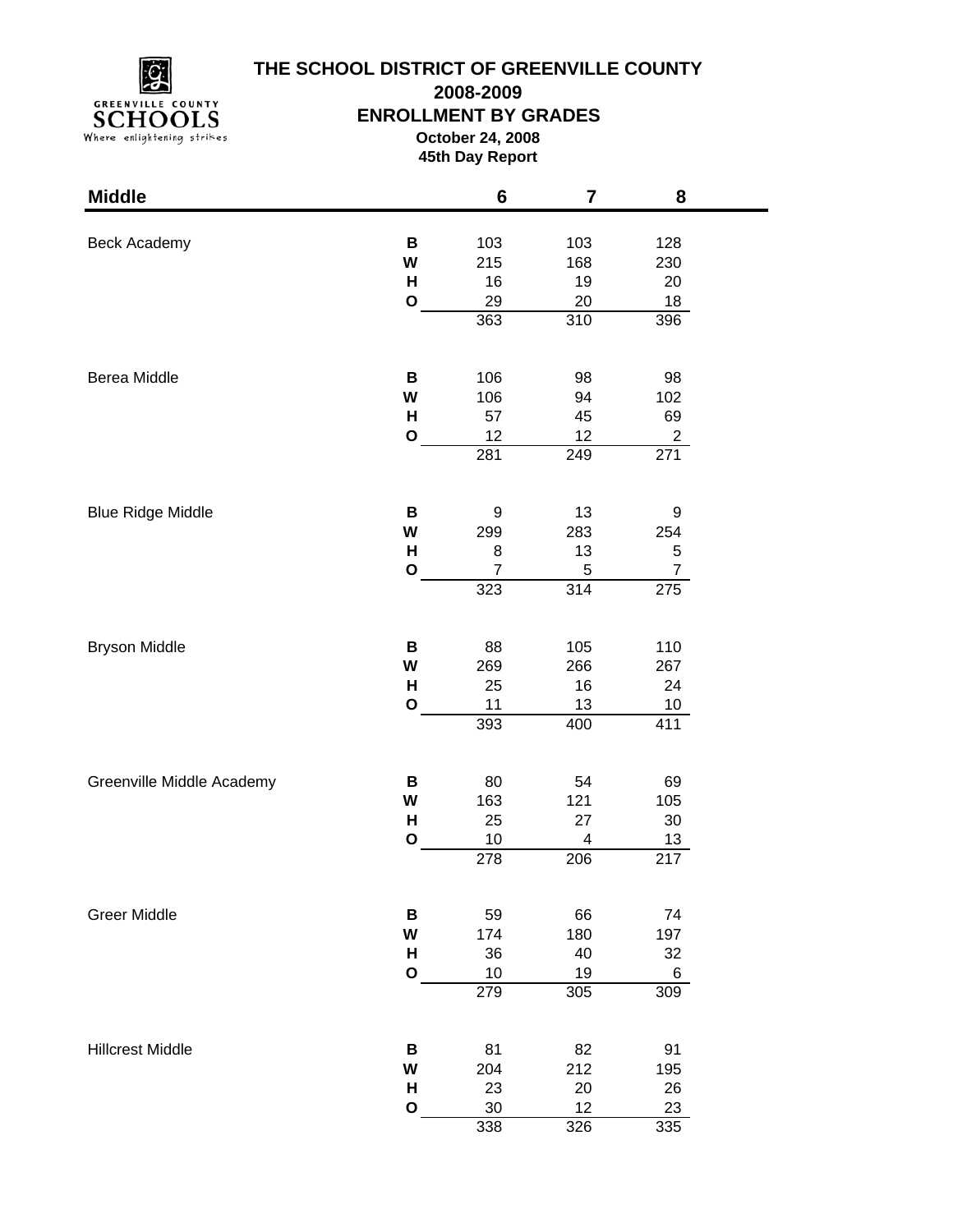

**2008-2009**

### **ENROLLMENT BY GRADES**

**October 24, 2008 45th Day Report**

| <b>Middle</b>         |              | 6                | $\overline{\mathbf{7}}$ | 8               |  |
|-----------------------|--------------|------------------|-------------------------|-----------------|--|
|                       |              |                  |                         |                 |  |
| Hughes Academy        | B<br>W       | 157<br>98        | 154<br>86               | 145<br>80       |  |
|                       | H            | 28               | 23                      | 20              |  |
|                       | $\mathbf O$  | 9                | $\overline{7}$          | 15              |  |
|                       |              | 292              | 270                     | 260             |  |
|                       |              |                  |                         |                 |  |
| Lakeview Middle       | B            | 66               | 64                      | 62              |  |
|                       | W            | 62               | 58                      | 46              |  |
|                       | н            | 51               | 42                      | 47              |  |
|                       | $\mathbf O$  | 14               | 6                       | 5               |  |
|                       |              | 193              | 170                     | 160             |  |
| League Academy        | B            | 47               | 49                      | 47              |  |
|                       | W            | 142              | 155                     | 156             |  |
|                       | н            | 25               | 16                      | 18              |  |
|                       | $\mathbf{o}$ | 19               | 16                      | 12 <sub>2</sub> |  |
|                       |              | 233              | 236                     | 233             |  |
|                       |              |                  |                         |                 |  |
| Mauldin Middle        | B<br>W       | 87<br>220        | 84<br>233               | 85<br>245       |  |
|                       | н            | 25               | 30                      | 31              |  |
|                       | $\mathbf{o}$ | 20               | 33                      | 33              |  |
|                       |              | 352              | 380                     | 394             |  |
|                       |              |                  |                         |                 |  |
| Northwest Middle      | B            | 27               | 37                      | 37              |  |
|                       | W            | 236              | 235                     | 220             |  |
|                       | H            | 10               | 11                      | 8               |  |
|                       | $\mathbf{o}$ | 13               | 4                       | $\overline{c}$  |  |
|                       |              | 286              | 287                     | 267             |  |
| Northwood Middle      | B            | 47               | 65                      | 58              |  |
|                       | W            | 189              | 161                     | 172             |  |
|                       | H            | 30               | 34                      | $30\,$          |  |
|                       | $\mathbf{o}$ | 15               | 19                      | 13              |  |
|                       |              | 281              | 279                     | 273             |  |
| Ralph Chandler Middle | B            | 26               | 23                      | 27              |  |
|                       | W            | 168              | 134                     | 126             |  |
|                       | H            | 13               | 5                       | 6               |  |
|                       | $\mathbf O$  | 8                | 6                       | $\overline{7}$  |  |
|                       |              | $\overline{215}$ | 168                     | 166             |  |
| Riverside Middle      | B            | 43               | 38                      | 34              |  |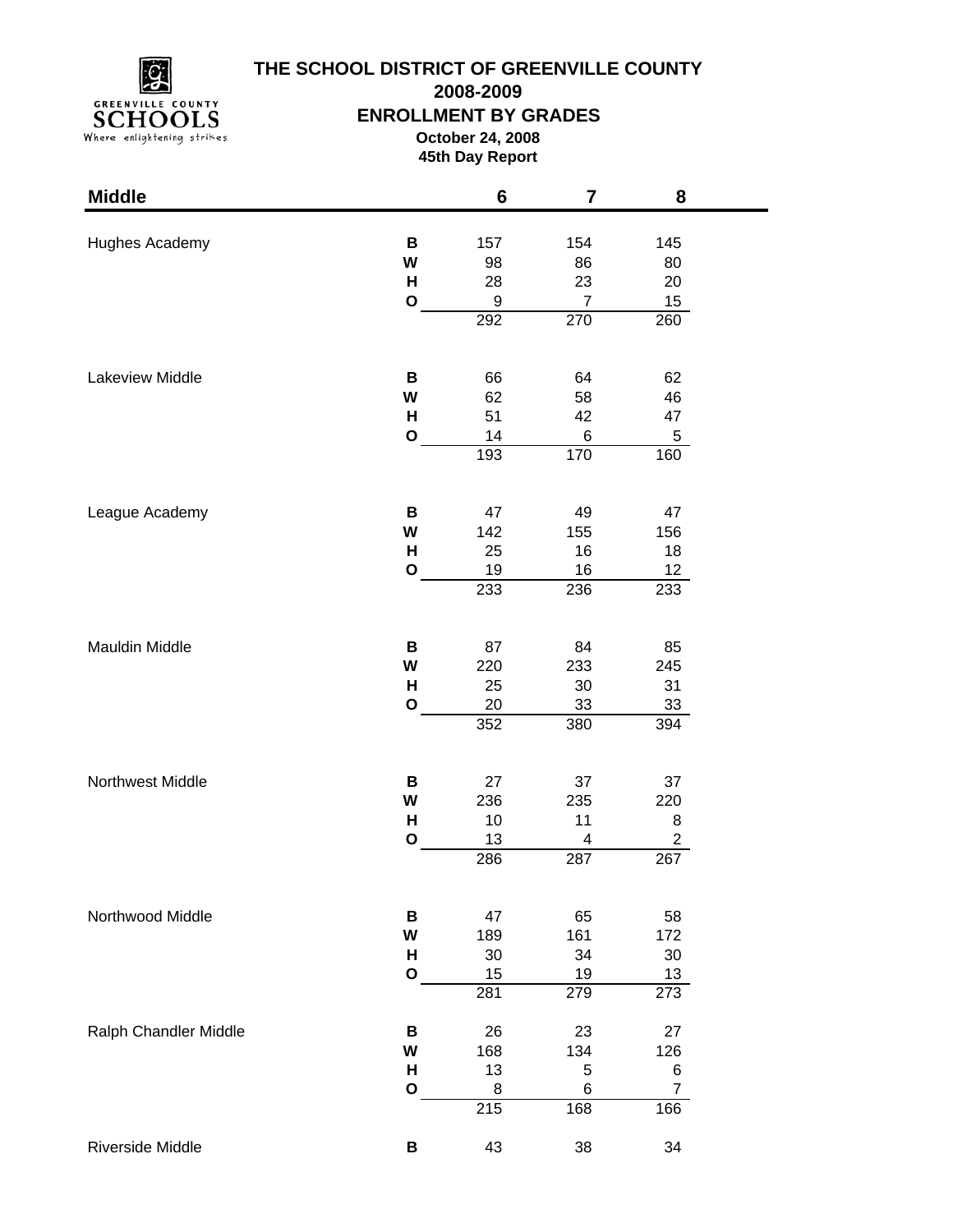

**2008-2009**

### **ENROLLMENT BY GRADES**

**October 24, 2008 45th Day Report**

| <b>Middle</b> |   | 6   |     |     |  |
|---------------|---|-----|-----|-----|--|
|               | W | 221 | 237 | 236 |  |
|               | н | 32  | 33  | 46  |  |
|               | O | 34  | 28  | 25  |  |
|               |   | 330 | 336 | 341 |  |
|               |   |     |     |     |  |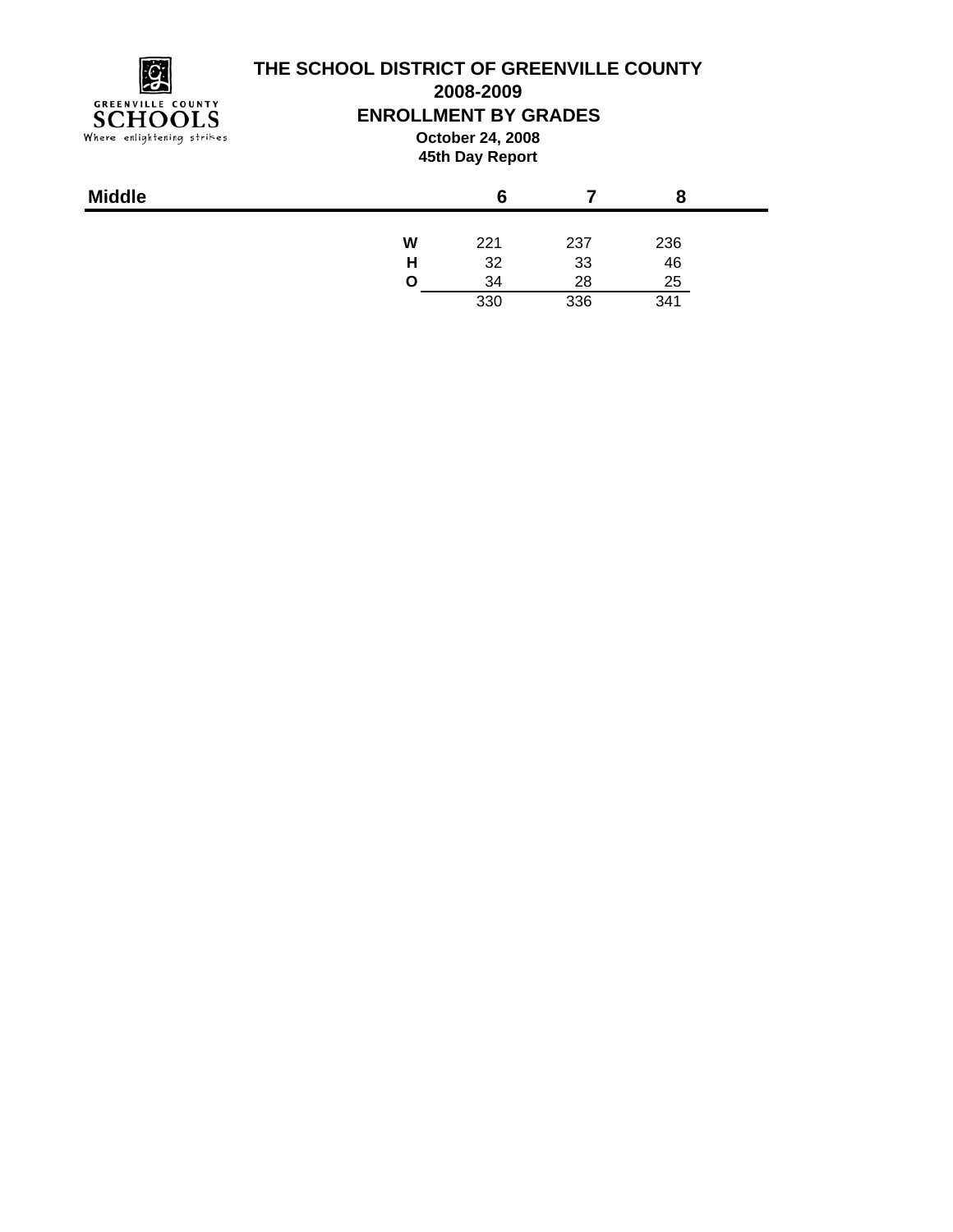

**2008-2009**

#### **ENROLLMENT BY GRADES**

**October 24, 2008 45th Day Report**

| <b>Middle</b>               |              | $6\phantom{1}6$          | $\overline{7}$               | 8                         |
|-----------------------------|--------------|--------------------------|------------------------------|---------------------------|
|                             |              |                          |                              |                           |
| Sevier Middle               | $\, {\bf B}$ | 48                       | 54                           | 62                        |
|                             | W            | 96                       | 119                          | 125                       |
|                             | H            | 23                       | 23                           | 17                        |
|                             | $\mathbf 0$  | 8                        | $\overline{7}$               | 6                         |
|                             |              | 175                      | 203                          | 210                       |
| <b>Sterling School</b>      | B            | $\mathbf 1$              | $\mathbf 2$                  |                           |
|                             | W            | 69                       | 65                           | 51                        |
|                             | H            | $\overline{\phantom{a}}$ | $\blacksquare$               | $\mathbf 1$               |
|                             | $\mathbf O$  | 5                        | 3                            | $\ensuremath{\mathsf{3}}$ |
|                             |              | $\overline{75}$          | $\overline{70}$              | $\overline{55}$           |
| Tanglewood Middle           | B            | 109                      | 112                          | 111                       |
|                             | W            | 57                       | 47                           | 46                        |
|                             | Н            | 46                       | 42                           | 42                        |
|                             | $\mathbf{o}$ | $\overline{7}$           | 6                            | 4                         |
|                             |              | 219                      | 207                          | 203                       |
| <b>Washington Center</b>    | $\, {\bf B}$ | $\overline{7}$           | $\overline{c}$               | 3                         |
|                             | W            | 5                        | 3                            | $\overline{7}$            |
|                             | Н            |                          | ÷,                           |                           |
|                             | $\mathbf O$  |                          | $\qquad \qquad \blacksquare$ |                           |
|                             |              | $\overline{12}$          | $\overline{5}$               | 10                        |
| <b>Woodmont Middle</b>      | B            | 86                       | 83                           | 65                        |
|                             | W            | 119                      | 130                          | 120                       |
|                             | H            | 10                       | 11                           | 16                        |
|                             | $\mathbf 0$  | 6                        | 5                            | 3                         |
|                             |              | 221                      | 229                          | 204                       |
|                             |              |                          |                              |                           |
|                             | B            | 1,277                    | 1,288                        | 1,315                     |
|                             | W            | 3,112                    | 2,987                        | 2,980                     |
|                             | H            | 483                      | 450                          | 488                       |
|                             | $\mathbf{o}$ | 267                      | 225                          | 207                       |
| <b>Middle School Totals</b> |              | 5,139                    | 4,950                        | 4,990                     |

Legend: B=Black W=White H=Hispanic O=Other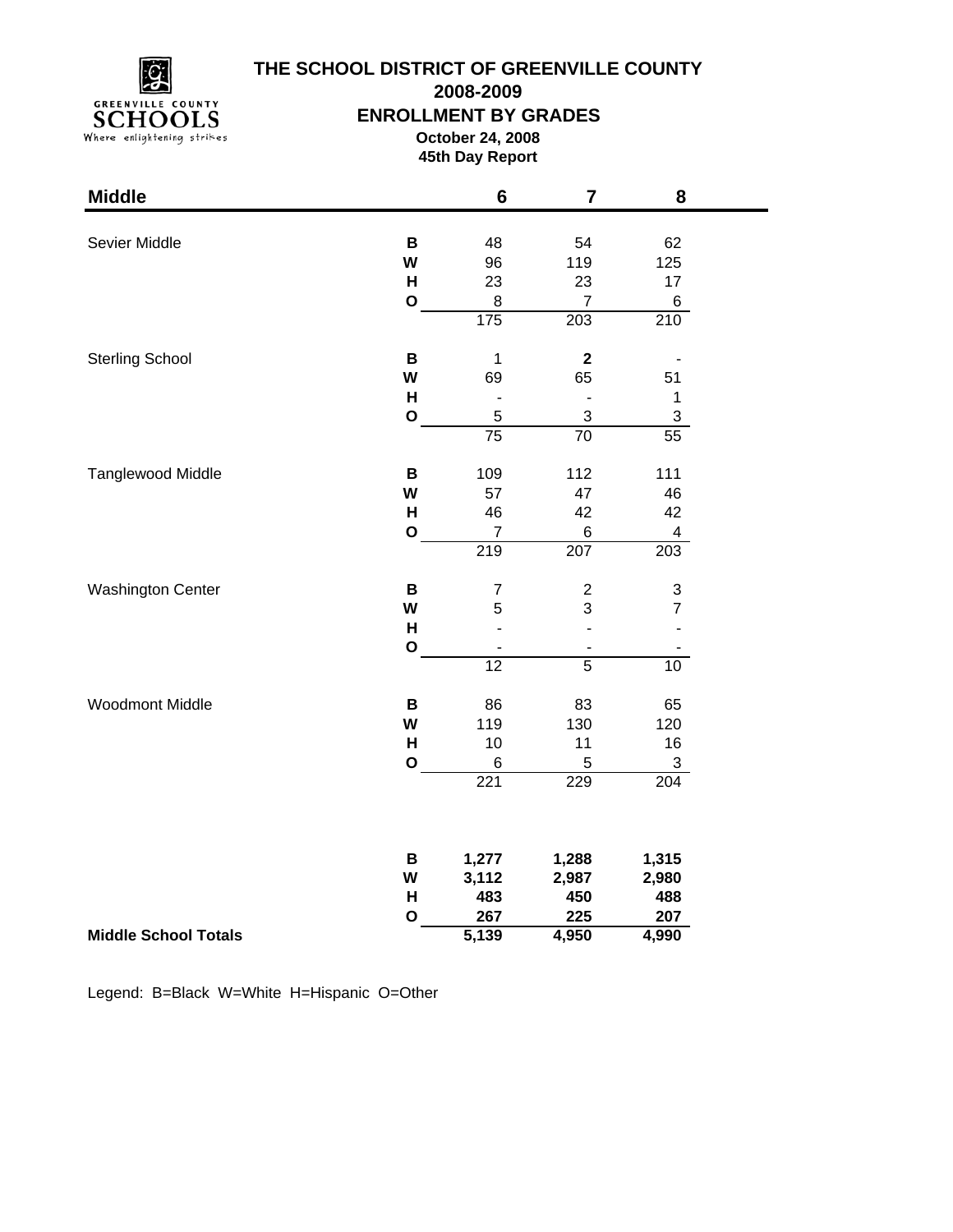| TOTAI                                     |
|-------------------------------------------|
| 334<br>613<br>55<br>67<br>1,069           |
| 302<br>302<br>171<br>26<br>801            |
| 31<br>836<br>26<br>19<br>$\overline{912}$ |
| 303<br>802<br>65<br>34<br>1,204           |
| 203<br>389<br>82<br>27<br>701             |
| 199<br>551<br>108<br>35<br>893            |
| 254<br>611<br>69<br>65<br>999             |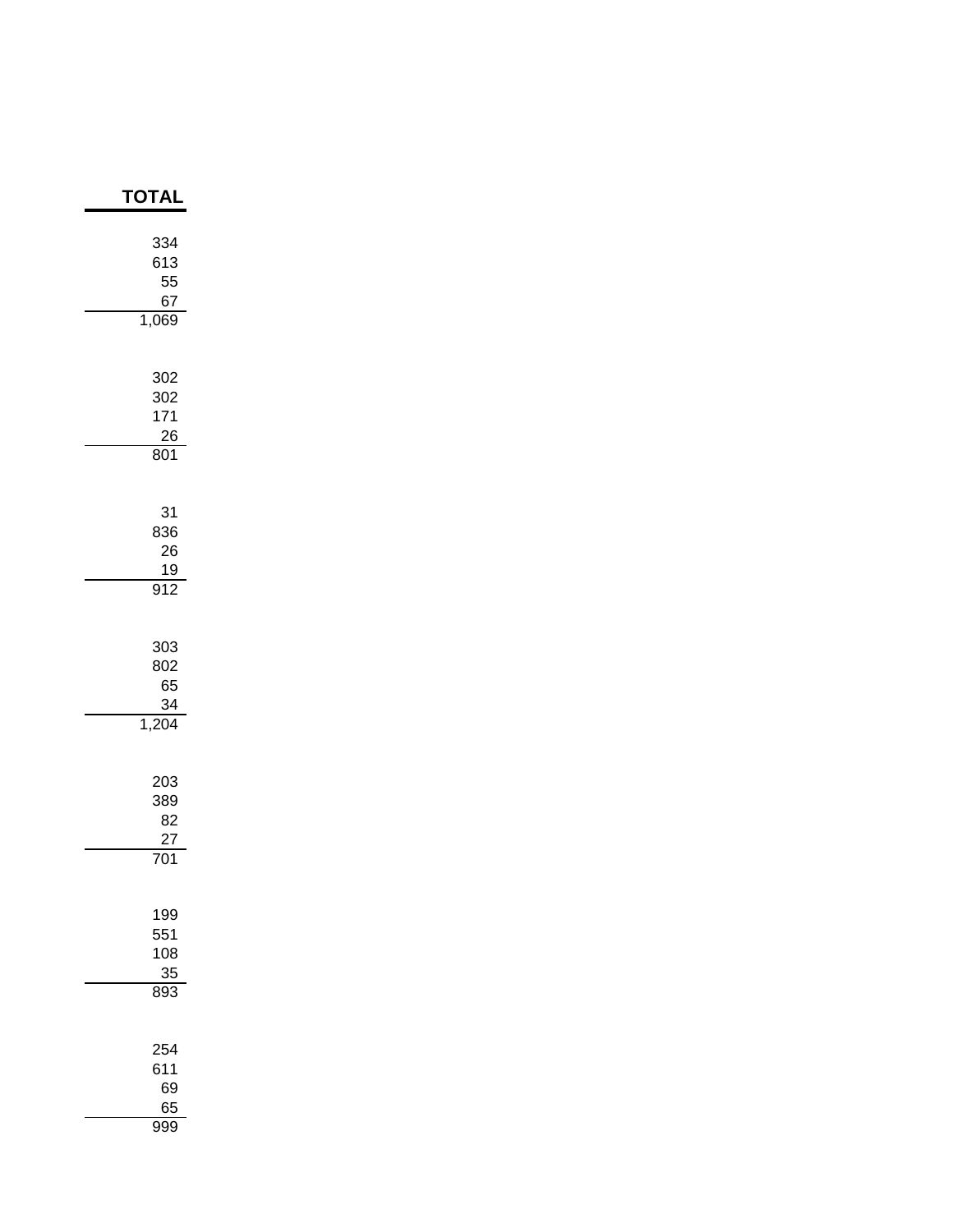| <b>TOTAL</b>                               |
|--------------------------------------------|
| 456<br>264<br>71<br>$\frac{31}{322}$<br>۶  |
| 192<br>166<br>140<br>25<br>$\frac{1}{523}$ |
| 143<br>453<br>59<br>47<br>$\overline{702}$ |
| 256<br>698<br>86<br>$\frac{86}{1,126}$     |
| 101<br>691<br>29<br>19<br>840              |
| 170<br>522<br>94<br>47<br>833              |
| 76<br>428<br>24<br>21<br>549               |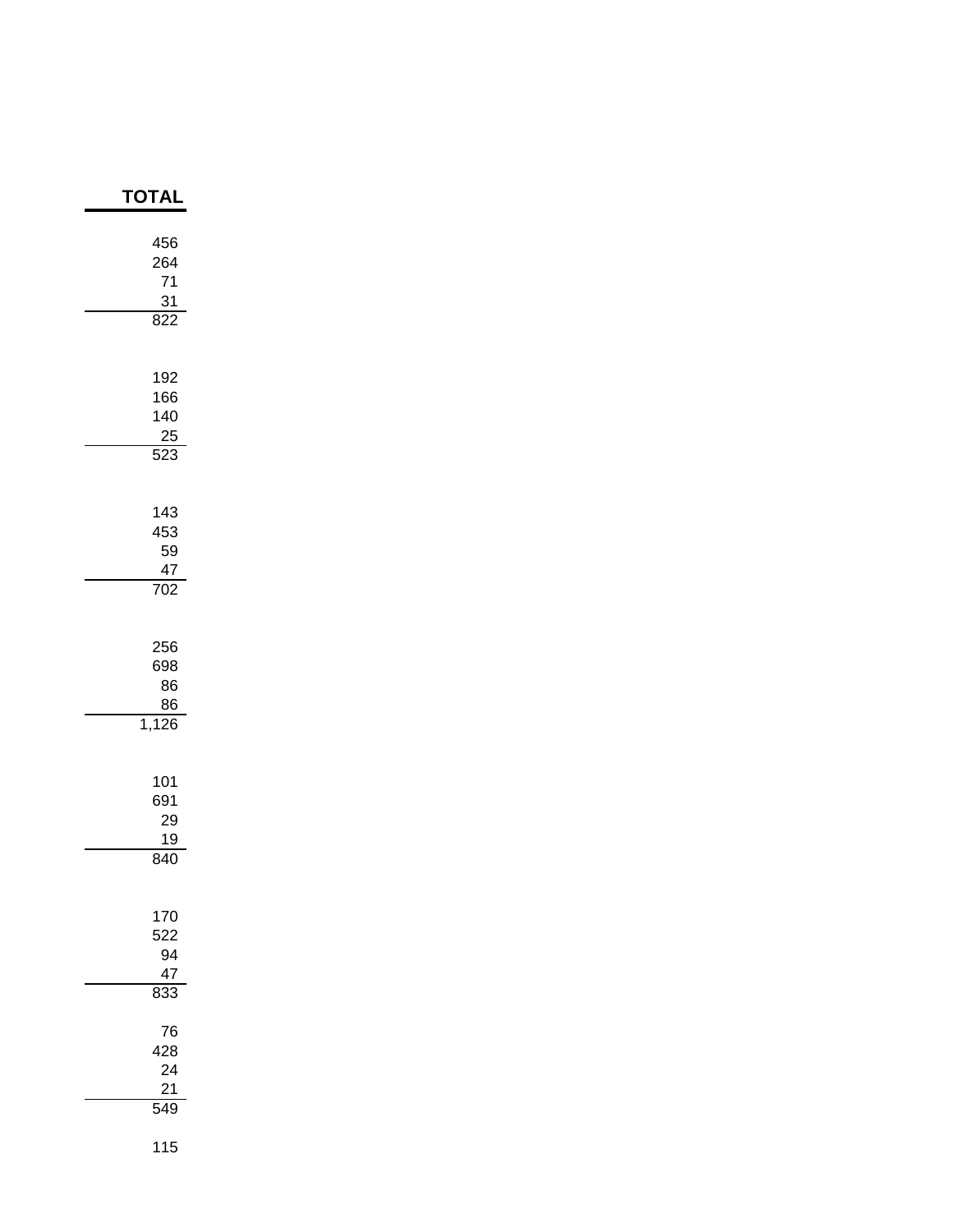| <b>TOTAL</b> |  |
|--------------|--|
| 694          |  |
| 111          |  |
| 87           |  |
| 1,007        |  |